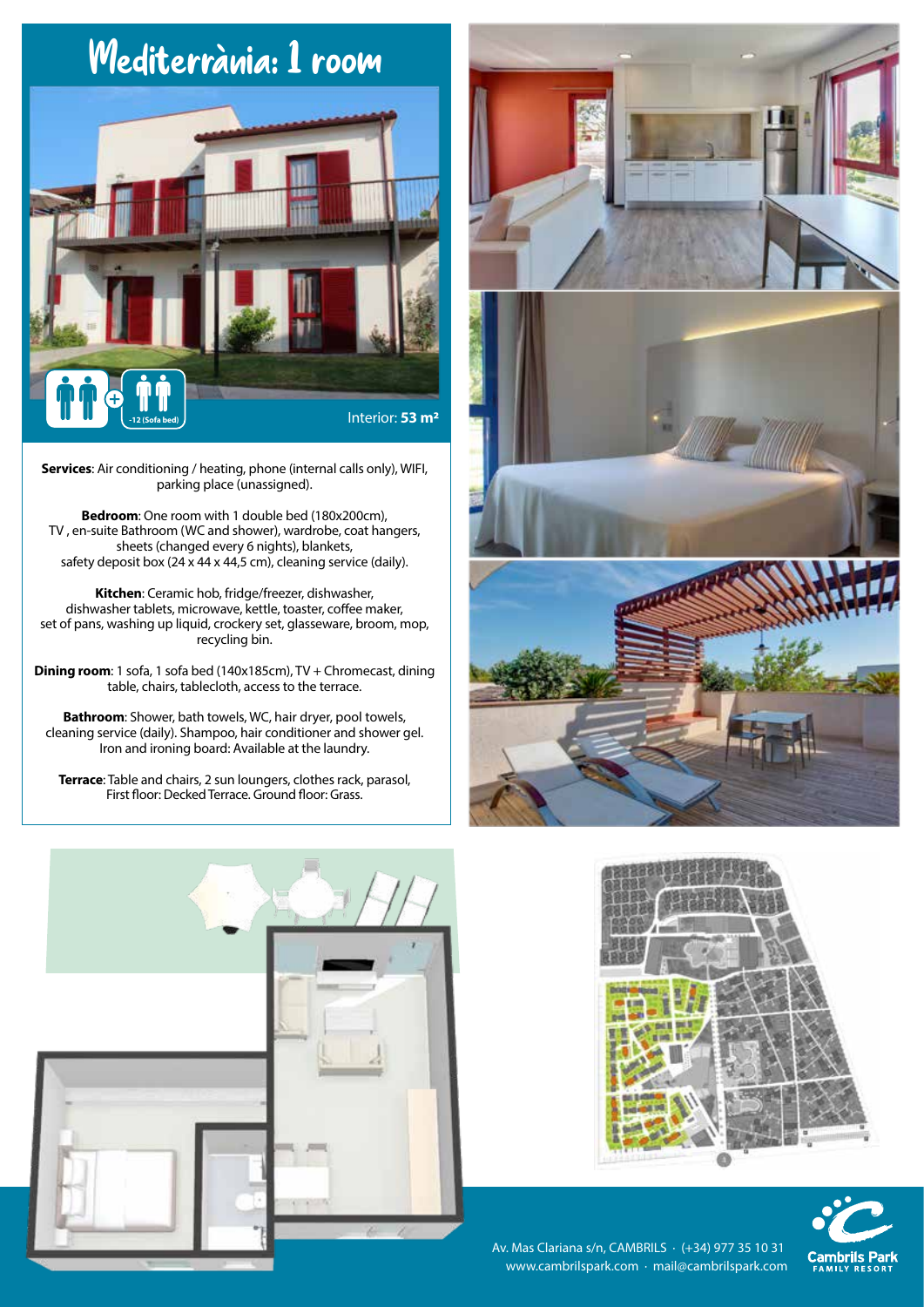## Mediterrània: 1 room Sup.



**Services**: Air conditioning / heating, phone (internal calls only), WIFI, parking place (unassigned).

**Bedroom**: One room with 1 double bed (180x200cm), TV , en-suite Bathroom (WC i shower), wardrobe, coat hangers, sheets (changed every 6 nights), blankets, safety deposit box (424 x 44 x 44,5cm), cleaning service (daily).

**Kitchen**: Ceramic hob, fridge/freezer, dishwasher, dishwasher tablets, microwave, kettle, toaster, coffee maker, set of pans, washing up liquid, crockery set, glasseware, broom, mop, recycling bin.

**Dining room**: 1 sofa, 1 sofa bed (140x185cm), TV + Chromecast, dining table, chairs, tablecloth, access to the terrace.

**Bathroom**: Shower, bath towels, WC, hair dryer, pool towels, cleaning service (daily). Shampoo, hair conditioner and shower gel. Iron and ironing board: Available at the laundry.

**Terrace**: Table and chairs, 2 sun loungers, clothes rack, parasol, decked terrace, bathtub.





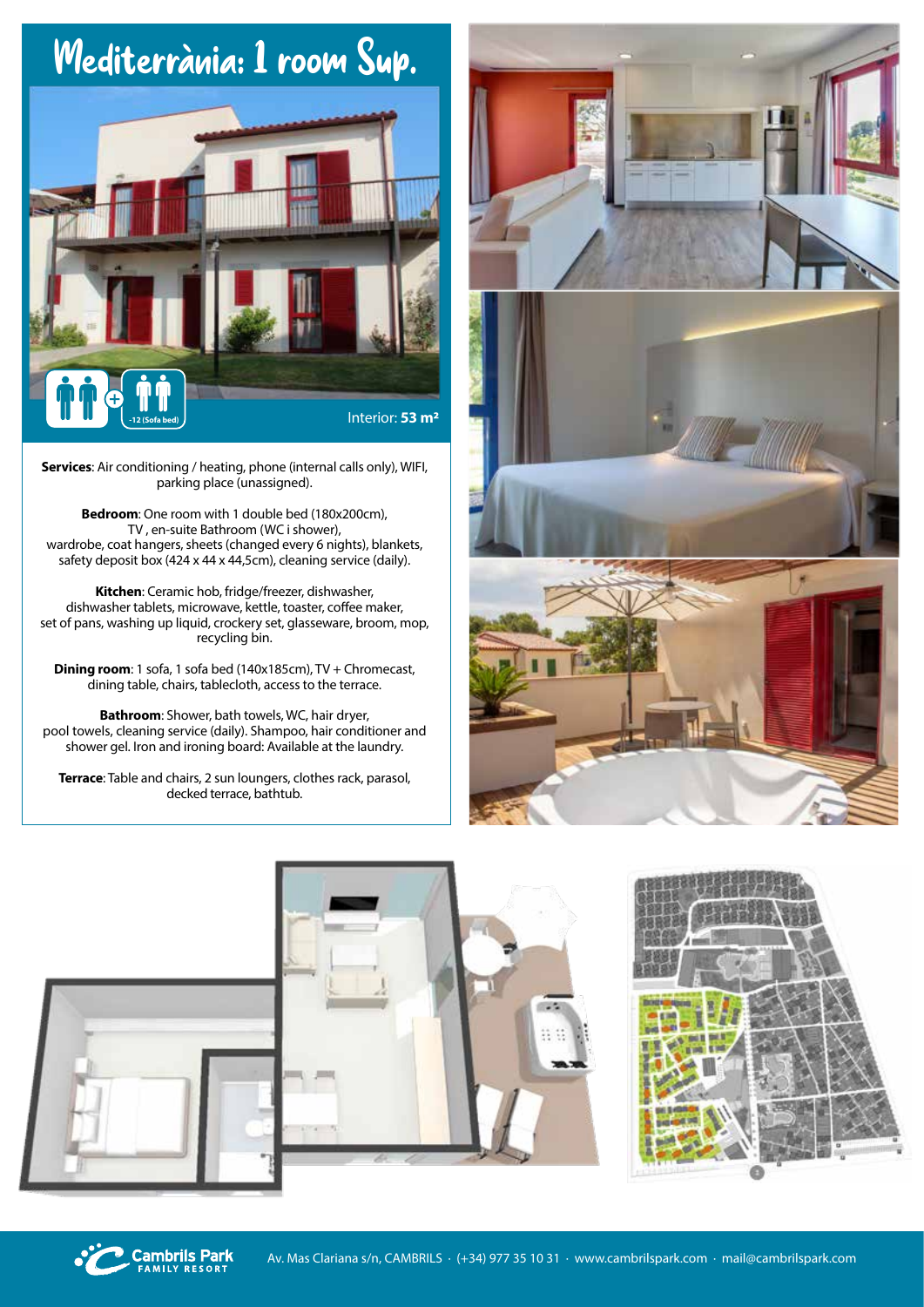## Mediterrània: 2 rooms



**Services**: Air conditioning / heating, phone (internal calls only), WIFI, parking place (unassigned).

**Bedroom**: One room with 1 double bed (180x200cm), one room with two individual beds (90x190cm), TV , en-suite Bathroom (WC i shower), wardrobe, coat hangers, sheets (changed every 6 nights), blankets, safety deposit box (24 x 44 x 44,5 cm), cleaning service (daily).

**Kitchen**: Ceramic hob, fridge/freezer, dishwasher, dishwasher tablets, microwave, kettle, toaster, coffee maker, set of pans, washing up liquid, crockery set, glasseware, broom, mop, recycling bin.

**Dining room**: 1 sofa, 1 sofa bed (140x185cm), TV + Chromecast, dining table, chairs, tablecloth, access to the terrace.

**Bathroom**: Shower, bath towels, hair dryer, pool towels, cleaning service (daily). Shampoo, hair conditioner and shower gel. Iron and ironing board: Available at the laundry.

**Terrace**: Table and chairs, 2 sun loungers, clothes rack, parasol. Fist floor: Decked terrace. Ground floor: Grass.









Av. Mas Clariana s/n, CAMBRILS · (+34) 977 35 10 31 www.cambrilspark.com · mail@cambrilspark.com